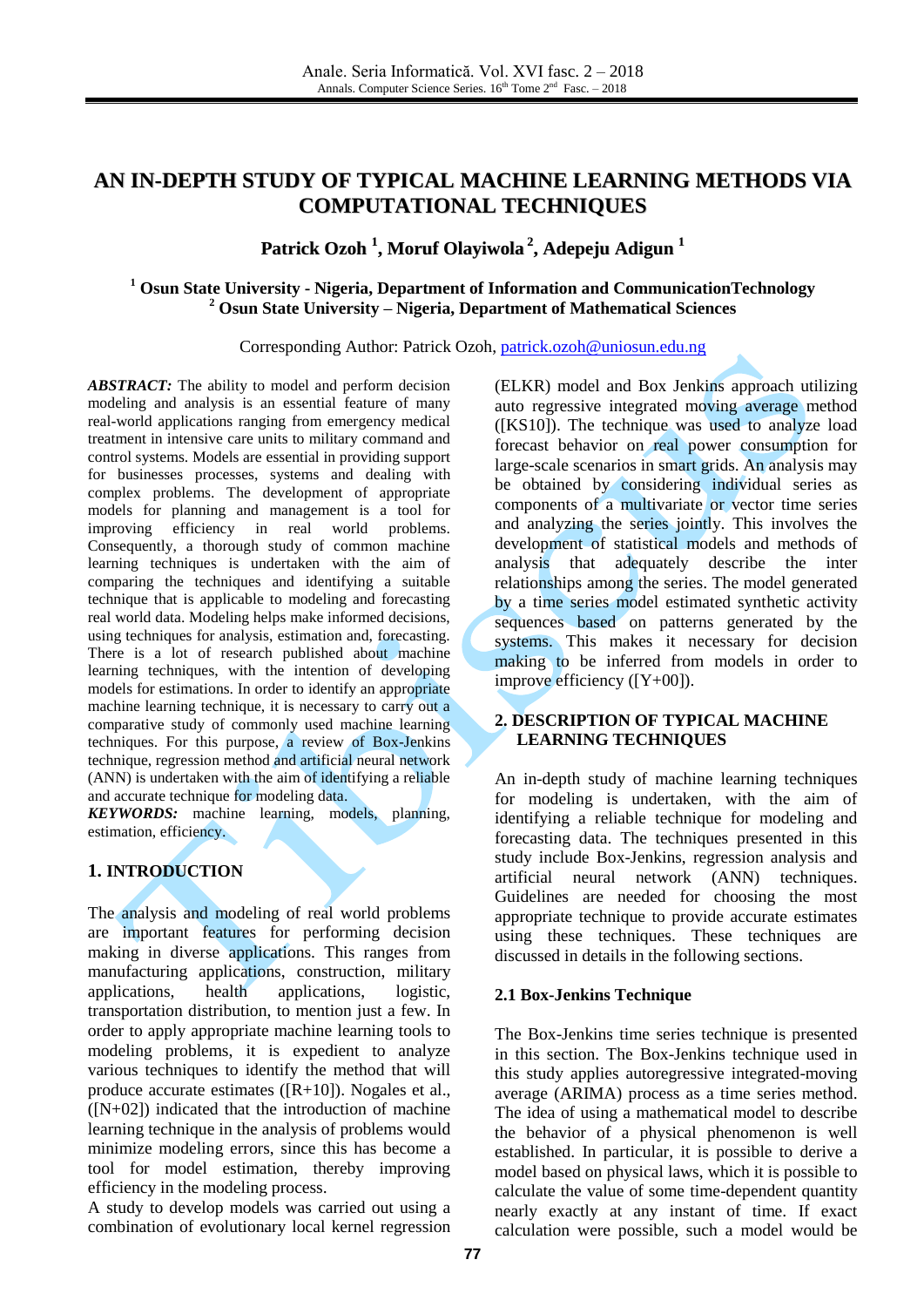entirely deterministic. Nevertheless, it may be possible to derive a probability or stochastic model, which models the probability of the future behavior of a value lying between two specified limits. The models for time series are stochastic models. A time series  $z_1$ ,  $z_2$ ,...,  $z_n$  of  $N$  successive observations is regarded as a sample realization from an infinite population of such time series that could have been generated by the stochastic process. The *backward shift operator* E is applied to the computation of Box-Jenkins technique and is defined by  $Bz_t = z_{t-1}$ . Hence,  $B^n z_t = z_{t-n}$ Also,

$$
\nabla z_t = z_t - z_{t-1} = (1 - B) z_t
$$

The stochastic models employed are based on the idea that an observable time series  $z_t$  is transformed to the process  $a_t$ , with  $\psi_1$ ,  $\psi_2$ ,... as weights. i.e.

$$
z_t = \mu + a_t + \psi_1 a_{t-1} + \psi_2 a_{t-2} + \dots = \mu + \psi(B) a_t \quad (1)
$$

In general,  $\psi(B) = 1 + \psi_1 B + \psi_2 B^2 + ...$ Let *t* ,  $t-1$ ,  $t-2$ ,...be  $z_{t-1}$  ,  $z_{t-2}$  ,...

Also let  $z_t = z_t - \mu$  be the series of deviations from  $\mu$  The autoregressive model given by Equation (1) may be written economically as  $\phi(B) \mathcal{Z}_i = a_i$ 

The model contains  $p+2$  unknown parameters  $\mu, \phi_1, \phi_2, ..., \phi_p, \sigma_a^2$ .

The autoregressive (AR) model is a special case of the linear filter model of Equation (1), for example,  $\frac{2}{n}$  can be eliminated by substituting

$$
\mathcal{L}_{t-1} = \phi_1 \mathcal{L}_{t-2} + \phi_2 \mathcal{L}_{t-3} + \dots + \phi_p \mathcal{L}_{t-p-1} + a_{t-1}
$$

Similarly,  $\frac{96}{2}$  can be substituted. Hence,

$$
\mathcal{L}_{\rho} = \phi^{m+1} \mathcal{L}_{\rho_{-m-1}} + a_{t} + \phi a_{t-1} + \phi^{2} a_{t-2} + \dots + \phi^{m} a_{t-m}
$$

Symbolically, in the general AR case, we have that  $\phi(B) \mathcal{Z}_P = a_t$  is equivalent to

$$
\mathscr{Z}_{P}=\phi^{-1}(B)a_{t}=\psi(B)a_{t}
$$

with  $\psi(B) = \phi^{-1}(B)$  $\mathbf{0}$ *j j j*  $\psi(B) = \phi^{-1}(B) = \sum_{i=1}^{\infty} \psi_{i}B_{i}$  $=\phi^{-1}\left(\,B\,\right)=\sum_{j=0}^\infty$ 

The general form of the model that is used to describe time series is the ARIMA model

$$
\varphi(B) z_t = \phi(B) \nabla^d z_t = \theta_o + \theta(B) a_t \qquad (2)
$$

where

where  
\n
$$
\phi(B) = 1 - \phi_1 B - \phi_2 B^2 - ... - \phi_p B^p
$$
\n
$$
\theta(B) = 1 - \theta_1 B - \theta_2 B^2 - ... - \theta_q B^q
$$

 $\phi(B)$  and  $\theta(B)$  are polynomial operators in *B* of degrees *p* and *q*. This process is referred to as an ARMA (*p*, *q*) process. The ARIMA model can be expressed explicitly in terms of current and previous shocks. A linear model can written as the output  $z_i$ from the linear filter

$$
z_{t} = a_{t} + \psi_{1} a_{t-1} + \psi_{2} a_{t-2} + \dots = a_{t} + \sum_{j=1}^{\infty} \psi_{j} a_{t-j}
$$
  
=  $\psi(B) a_{t}$  (3)

whose input is a white noise, or a sequence of uncorrelated shocks  $a_i$  with mean 0 and common variance  $\sigma_a^2$ . Operating on both sides of Equation (3) with the generalized autoregressive operator  $\varphi(B)$ , then,

$$
\varphi(B) z_i = \varphi(B) \psi(B) a_i,
$$

However, since  $\varphi(B) z_t = \theta(B) a_t$ , it follows that

$$
\varphi(B)\psi(B) = \theta(B)
$$

Therefore, the  $\psi$  weights can be determined in the expansion

$$
(1 - \varphi_1 B - \dots - \varphi_{p+d} B^{p+d}) (1 + \psi_1 B + \psi_2 B^2 + \dots)
$$
  

$$
(1 - \theta_1 B - \dots - \theta_q B^q)
$$
 (4)

Thus, the  $\psi_j$  weights of the ARIMA process can be

determined recursively through the equations  

$$
\psi_j = \varphi_j \psi_{j-1} + \varphi_2 \psi_{j-2} + \dots + \varphi_{p+d} \psi_{j-p-d} - \theta_j, j > 0
$$

with  $\psi_0 = 1, \psi_j = 0$  for  $j < 0$ , and  $\theta_j = 0$  for  $j > p$ . It is noted that for *j* greater than the larger of  $p+d-1$  and q, the  $\psi$  weights satisfy the homogenous difference equation defined by the generalized autoregressive operator, that is,

$$
\varphi(B)\psi_j = \phi(B)(1-B)^d \psi_j = 0
$$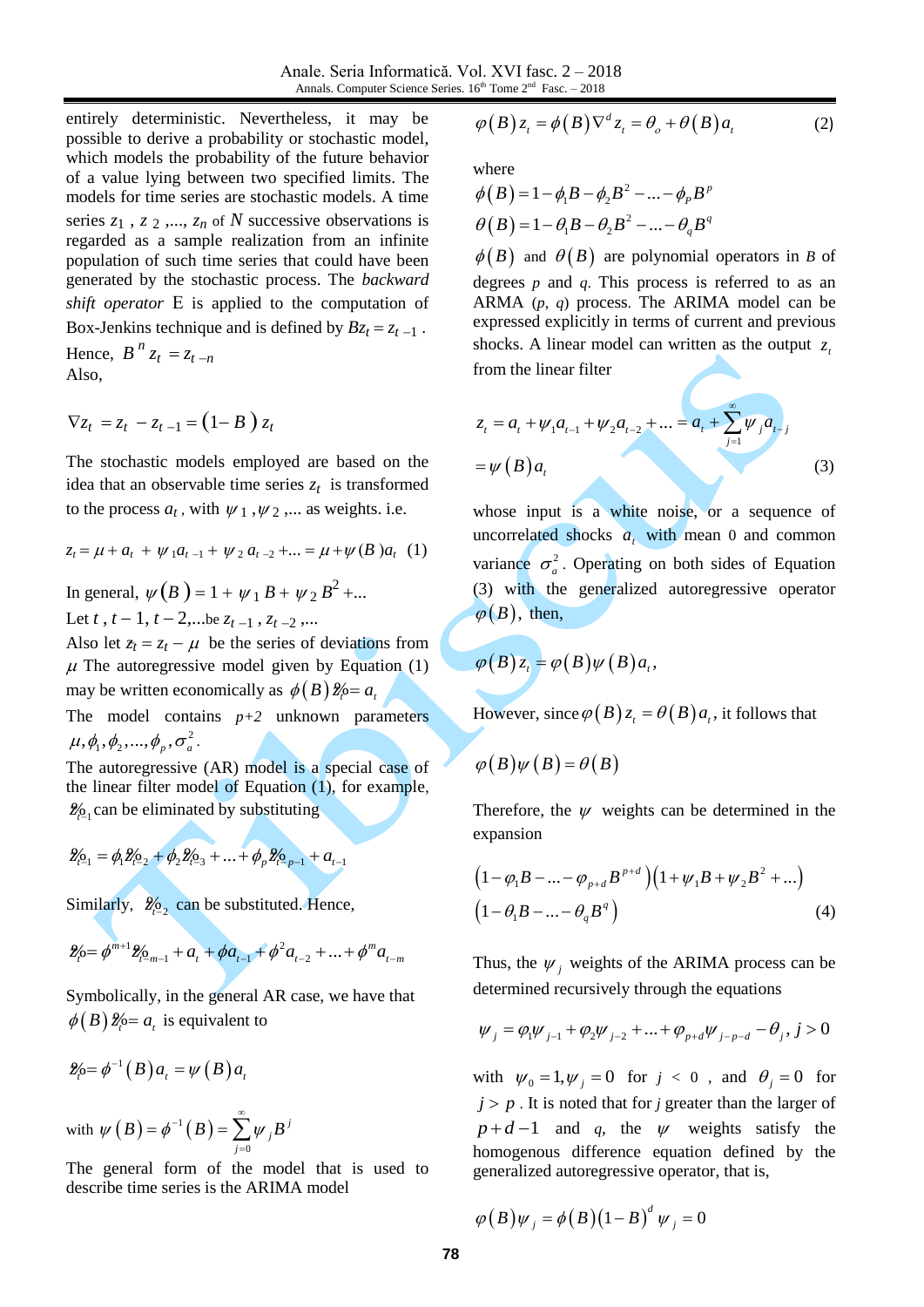where *B* now operates on the subscript *j.* Thus, for sufficiently large *j*, the weights  $\psi_j$  are represented by a mixture of polynomials, damped exponential and damped sinusoid in the argument *j.*

#### **2.2 Regression Analysis**

Regression techniques belong to the class of causal models. The regression technique, as described by Wu (2018), is discussed in this section. Regression is the study of relationships among variables, a principal purpose of which is to predict, or estimate the value of one variable from known or assumed values of other variables related to it. To make predictions or estimates, we must identify the effective predictors of the variable of interest. A regression using only one predictor is called a simple regression. Where there are two or more predictors, multiple regressions analysis is employed. To develop a regression model, begin with a hypothesis about how several variables might be related to another variable and the form of the relationship, i.e.

Given a line  $y = mx + b + \varepsilon$ , and letting

$$
\varepsilon^2 = \sum (y_i - y_p)^2 \tag{5}
$$

 $y_p$  = predicted values, and  $y_i$  = actual values. Also, let

$$
y_p = m x_i + b \tag{6}
$$

Combine Equation (5) and Equation (6),

$$
\varepsilon^{2} = \sum (y_{i} - m x_{i} - b)^{2} = \sum (m^{2} x_{i}^{2} + 2m b x_{i} - 2m x_{i} y_{i} + b^{2} - 2b y_{i} + y_{i}^{2})
$$
\n(7)

Equation (7) is at a minimum, i.e.

$$
\frac{ds^2}{dm} = 0 \quad \text{and} \quad \frac{ds^2}{db} = 0 \tag{8}
$$

Solving for Equation (8), gives

$$
\frac{ds^z}{dm} = 2m\Sigma x_i^2 + 2b\Sigma x_i - 2\Sigma(x_iy_i) = 0
$$
\n(9)

Solving for Equation (8), gives

$$
\frac{ds^z}{db} = 2m\Sigma x_i + 2\Sigma b - 2\Sigma y_i = 0
$$
 (10)

To simplify the notations, let

 $Sx = \sum x_i$  $Sy = \sum y_i$ 

$$
Sxy = \sum (x_iy_i)
$$
  
\n
$$
Sxx = \sum (x_i^2)
$$
  
\n
$$
\sum b = nb
$$

From Equation (9),

$$
Sxy = mSxx + bSx \tag{11}
$$

From Equation (10),

$$
Sy = mSx + nb \tag{12}
$$

The optimized values for *m* and *b* are respectively given as:

$$
m = \frac{n\sum x_i y_i - \sum x_i y_i}{n\sum x_i^2 - (\sum x_i)^2}
$$
  

$$
b = \frac{\sum y_i}{n} - \frac{m\sum x_i}{n}
$$

#### **2.3 Artificial Neural Network (ANN)**

The structure of an artificial neural network (ANN) is illustrated in Figure 1, while the model for an artificial neuron is shown in Figure 2. The ANN process is divided into: training, validation and testing. The definitions of these terminologies were discussed by Priddy & Keller (2005) and are given as follows:

*Training set*: A set of data used to modify weights.

*Validation set*: It consists of using errors to adjust the training set.

*Testing set*: This consists of using real data for analysis.



**Fig. 2. Artificial neuron model**

Synaptic weights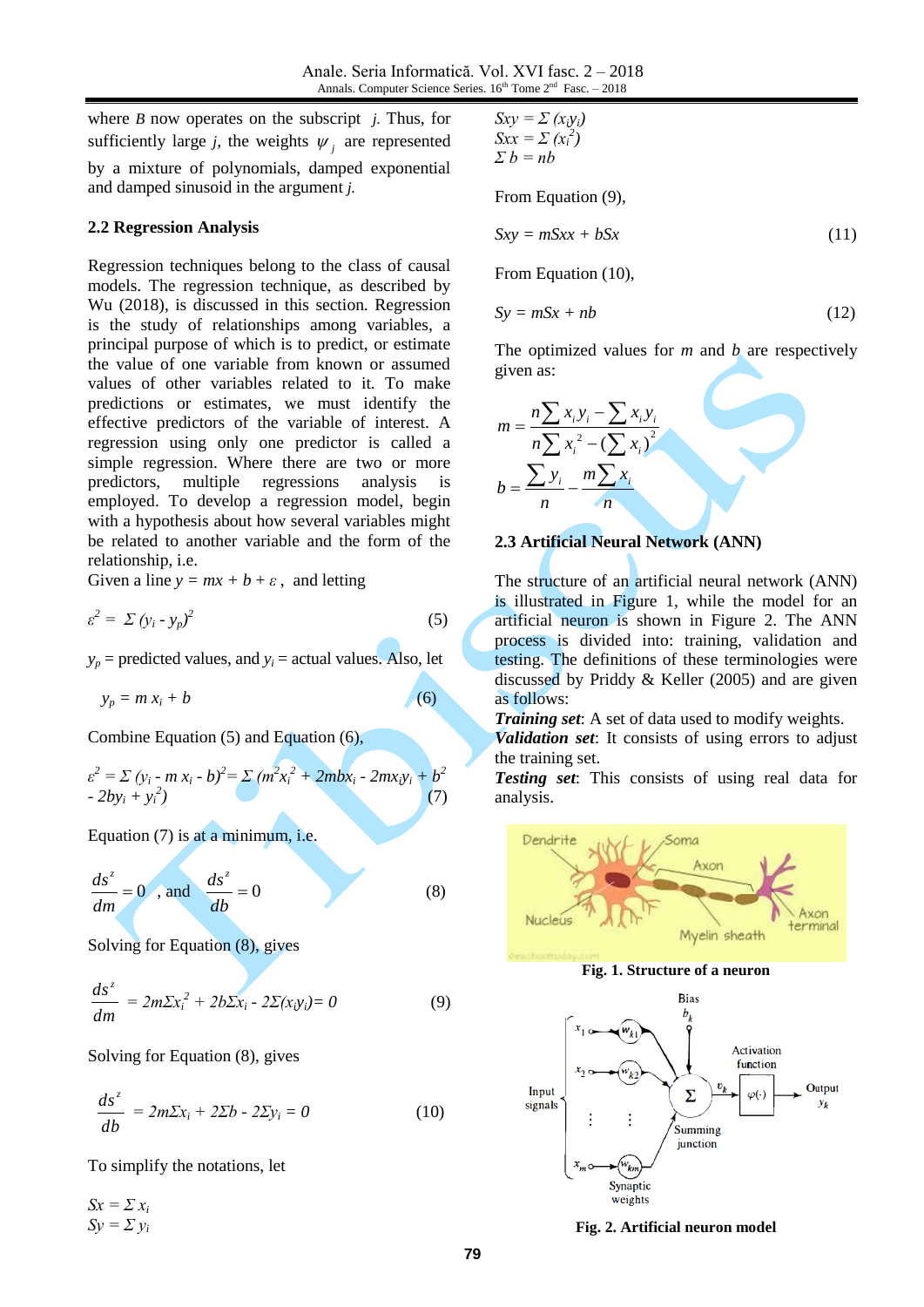The model illustrated in Figure 2 is given in Equation (13) and Equation (14).

$$
u_k = \sum_{j=1}^{m} w_j x_j \tag{13}
$$

and

$$
y_k = \varphi \left( u_k + b_k \right) \tag{14}
$$

where  $x_1, x_2, ..., x_m$ are the input signals;  $w_1, w_2, ..., w_m$  are weights;  $u_k$  is output;  $b_k$  is the bias;  $\varphi(.)$  is the activation function and  $y_k$  is signal for ANN**.** Also,

$$
v_k = u_k + b_k \tag{15}
$$

where  $v_k$  is activated by *k*. The linear combiner  $u_k$ is modified by  $b_k$  (Figure 3).



The Feedback/Recurrent ANN is based on results of previous processing inputs.



#### **3. COMPARATIVE ANALYSIS OF THE TECHNIQUES**

The inherent features of applying the machine learning techniques are summarized in Table 1. The techniques discussed in this section were examined to determine their strengths and weaknesses. The techniques summarized in this table include Box-Jenkins technique, regression analysis, and the artificial neural network (ANN). As a result, challenges in applying these techniques discussed and analyzed.

| Tech-               | acamques<br><b>Positive</b> | <b>Negative</b>           |
|---------------------|-----------------------------|---------------------------|
|                     |                             |                           |
| nique               | <b>Attributes</b>           | <b>Attributes</b>         |
|                     | 1) Adapts multiple          | 1) Does not differentiate |
|                     | variables                   | between components of     |
|                     | 2) Solution based on        | variables                 |
|                     | multi-variables             | 2) No explicit            |
|                     | 3) Simple input data.       | description of            |
|                     | 4) Possible to adjust       | components of variables   |
| Box-Jenkins         | model to more variables     | 3) Need to identify a     |
|                     | 5) Discusses trends         | more appropriate          |
|                     |                             | technique for modeling    |
|                     |                             | 4) Does not specify       |
|                     |                             | requirements for          |
|                     |                             | individual variables      |
|                     |                             | 5) No information of      |
|                     |                             | specific effect of        |
|                     |                             | individual variables on   |
|                     |                             | dependent variable        |
|                     | 1) Incorporates multiple    | 1) Small and large        |
|                     | variables                   | transitions in time are   |
|                     | 2) Information on effect    | under-represented in the  |
|                     | of individual variables     | model                     |
|                     | on dependent variable       | 2) No explicit            |
|                     | 3) General mathematical     | description of            |
|                     | model to estimate           | components of             |
|                     | variables                   | individual variables      |
|                     | 4) Handles larger data      | 3) Does not differentiate |
| Regression Analysis | than Box-Jenkins            | between components of     |
|                     | technique                   | variables                 |
|                     | 5) Model shows when         |                           |
|                     | variables are included or   |                           |
|                     | not                         |                           |
|                     |                             |                           |

|            |  |  |  |  |  | <b>Table 1. Characteristics of machine learning</b> |  |
|------------|--|--|--|--|--|-----------------------------------------------------|--|
| techniques |  |  |  |  |  |                                                     |  |